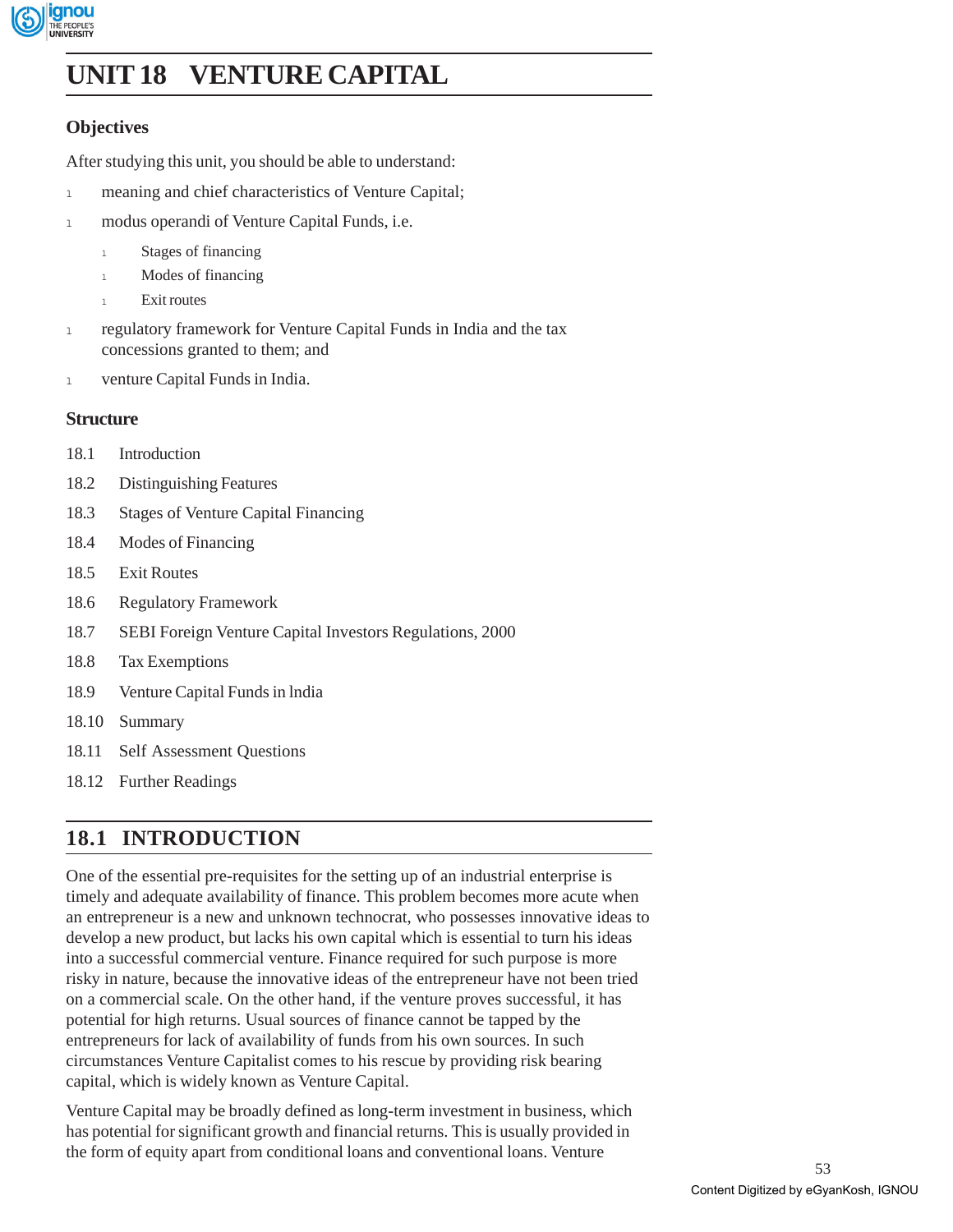ignou

**Fund Based Services** Capitalists is thus not a financier only, but bears the risk as well. His return from the enterprise depends upon the extent of the success achieved by it.

> The most distinguishing feature of Venture Capital is that it meets the needs of a business wherein the probability of loss is quite high because of the uncertainties associated with the enterprise, but the returns expected are also higher than normal. The entrepreneur intends to enter into an untrodden field. Thus, the Venture Capitalist invests in a business where uncertainties have yet to be quantified into risks. Venture Capital is thus termed as high risk, high return capital.

## **18.2 DISTINGUISHING FEATURES**

Venture Capital can be distinguished from other forms of finance on the basis of its special characteristics which are as follows:

- 1 ) The most distinguishing feature of Venture Capital is that it is provided largely in the form of equity, when the investee company is unable to float its equity shares independently in the market, or from other sources in the initial stage. Thus risk capital is provided, which is not available otherwise due to the high degree of risk involved in the venture.
- 2) The venture capitalist, though participates in the equity, does not intend to act as the owner of the enterprise. The venture capitalist does not participate in the day-to-day management, but aids and guides the management by providing the benefit of his skill, experience and expertise. He nurtures the new enterprise till it enters the profit-earning stage.
- 3) The Venture Capitalist does not intend to retain his investment in the investee company for ever. He intends to divest his shares, as soon as the company becomes a profitable business and the returns from the business are high as per expectations. At this stage he withdraws himself from the venture and in turn provides finance for another venture.
- 4) A Venture Capitalist intends to earn largely by way of capital gains arising out of sale of his equity holdings, rather than through regular returns in the form of interest on loans.
- 5) A Venture Capitalist also provides conditional loans which entitles him to earn royalties on sales depending upon the expected profitability of the business. (Such loan is partly or fully waived if the business enterprise does not prove to be a success).

# **18.3 STAGES OF VENTURE CAPITAL FINANCING**

A venture capital fund provides finance to the venture capital undertaking at different stages of its life cycle according to requirements. These stages are broadly classified into two, viz. (i) Early stage financing, and (ii) Later stage financing. Each of them is further sub-divided into a number of stages. We shall deal with them individually.

**Early Stage Financing** includes: (i) Seed capital stage, (ii) Start-up stage, and (iii) Second round financing.

i) *Seed Capital Stage:* This is the primary stage associated with research and development. The concept, idea, process pertaining to high technology or innovation are tested on a laboratory scale. Generally, the ideas developed by Research and Development wings of companies or scientific research institutions are tried. Based on laboratory trial, a prototype product development is carried out. Subsequently, possibilities of commercial production of the product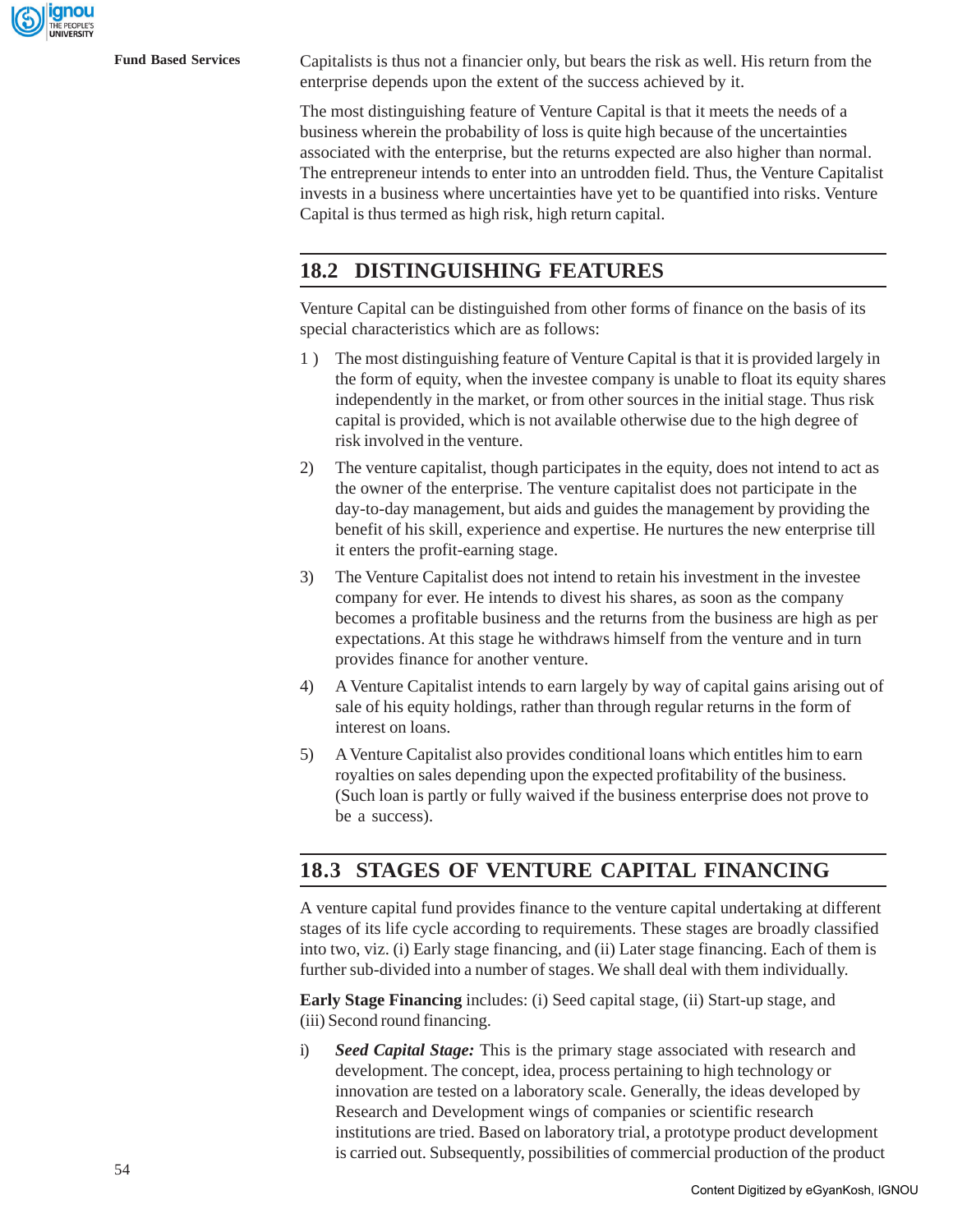is explored. The risk perception of investment at this stage if quite high and only **Venture Capital** a few venture capital funds invest in the seed capital stage of product development. Such financing is provided to the innovator in the form of low interest bearing personal loans.

ii) *Start-up Stage:* Venture capital finance is made available at the start-up stage of the projects which have been selected for commercial production. A start-up refers to launching or beginning a new activity which may be the one taken out from the Research and Development stage of a company or a laboratory or may be based on transfer of technology from abroad. Such product may be an import substitute or a new product/service which is yet to be tried. But the product must have effective demand and command potential market in the country. The entrepreneurs who lack financial resources for undertaking production, approach the venture capital funds for extending funds through equity.

Before making such investments, venture capital fund companies assess the managerial ability, capacity and the commitment of entrepreneur to make the project idea as success. If necessary, the venture capital funds lend managerial skills, experience, competence and supervise the implementation to achieve successful operation. High degree of risk is involved in start-up financing.

iii) *Second Round Financing:* After the product has been launched in the market, further funds are needed because the business has not yet become profitable and hence new investors are difficult to attract. Venture capital funds provide finance at such stage, which is comparatively less risky than the first two stages. At this stage, finance is provided in the form of debt also, on which they earn a regular income.

**Later Stage Financing:** Even when the business of the entrepreneur is established it requires additional finance, which cannot be secured by offering shares by way of the public issue. Venture capital funds prefer later stage financing as they anticipate income at a shorter duration and capital gains subsequently. Later stage financing may take the following forms:

- i) *Expansion Finance:* Expansion finance may be needed by an enterprise for adding production capacity once it has successfully gained market share and expects growth in demand for its product. Expansion of an enterprise may take the form of an organic growth or by way of acquisition or takeover. In the case of organic growth the entrepreneur retains maximum equity holdings of the entrepreneur and the venture capitalist could be in much higher proportion depending upon factors such as the net worth of the acquired business, its purchase price and the amount already raised by the company from the venture capitalists.
- ii) *Replacement Finance:* In this form of financing, the venture capitalist purchases the shares from the existing shareholders of the company who are willing to exit from the company. Such a course is often adopted with the investors who want to exit from the investee company, and the promoters do not intend to list its shares in the secondary market, the venture capitalist perceives growth of the company over 3 to 5 years and expects to earn capital gain at a much shorter duration.
- iii) *Turn Around:* When a company is operating at a loss after crossing the early stage and entering into commercial production, it may plan to bring about a change in its operations by modernising or expanding its operations, by addition to its existing products or deletion of the loss-making products, by reorganising its staff or undertaking aggressive marketing of its products, etc. For undertaking the above steps for reviving the company, infusion of additional capital is needed. The funds provided by the venture capitalist for this purpose are called turn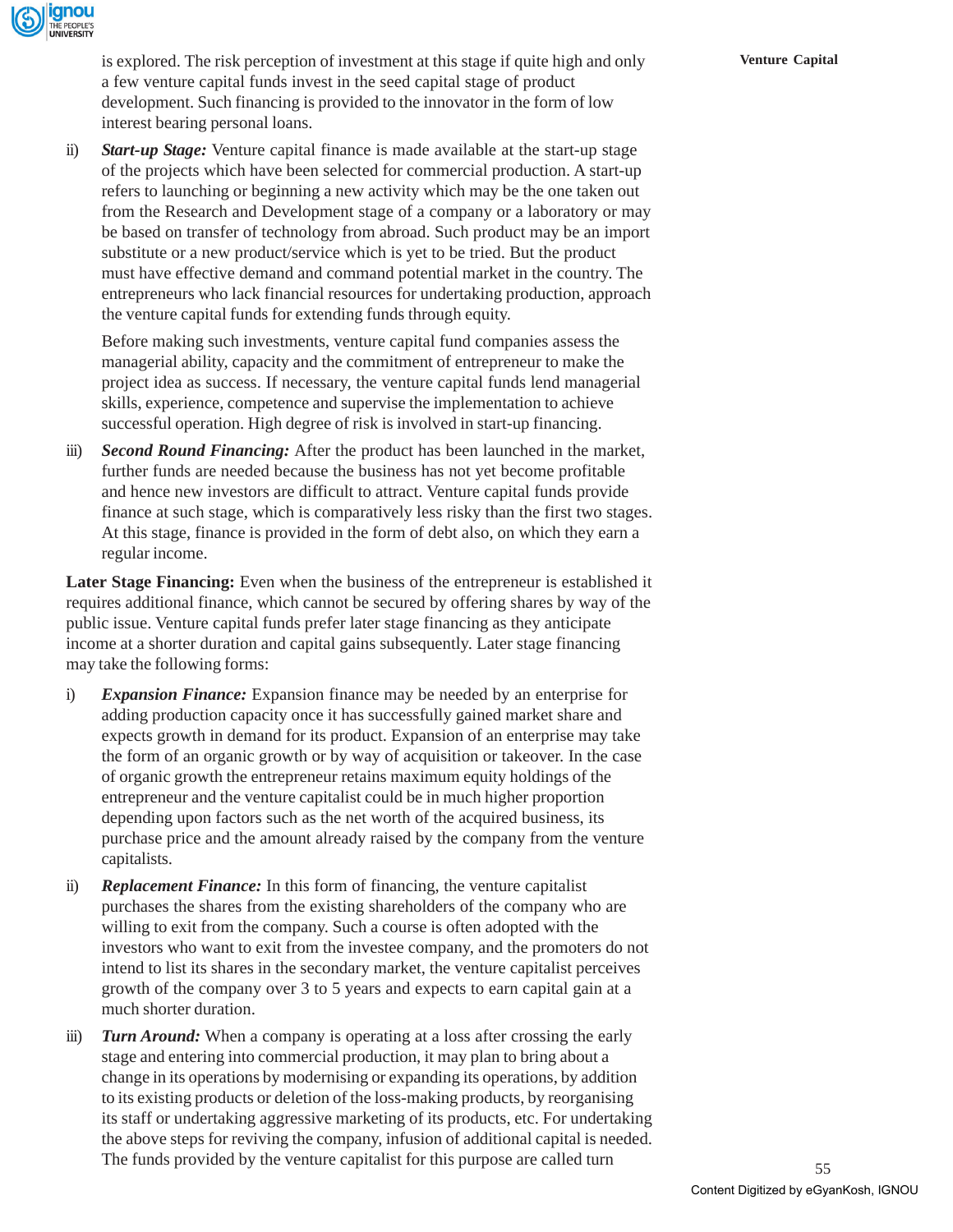ignou

**Fund Based Services** around financing. In most of the cases, the venture capitalist which supported the project at an early stage may provide turnaround finance, as a new venture capitalist may not be interested to invest his funds at this stage.

> Turn around financing is more risky proposition. Hence the venture capitalist has to judge in greater depths the prospects of the enterprise to become viable and profitable. Generally substantial investment is required for this form of financing.

Besides providing finance, the venture capitalist also provides management support to the entrepreneur by nominating its own directors on the Board of the company to effectively monitor the progress of recovery of the company and to ensure timely' implementation of the necessary measures.

iv) *Buyout Deals:* A venture capitalist may also provide finance for buyout deals. A management buyout means that the shares (and management) of one set of shareholders, who are passive shareholders, are purchased by another set of shareholders who are actively involved in the operations of the organisation. The latter group of shareholders buyout the shares from the inactive shareholders so that they derive the full benefit from the efforts made by them towards managing the enterprise. Such shareholders may need funds for buying the shares, venture capitalist provide them with such funds. This form of financing is called buyout financing.

### **18.4 MODES OF FINANCING**

The venture capital funds provide finance to venture capital undertakings through different modes/instruments which are traditionally divided into: (i) equity, and (ii) debt instruments. Investment is also made partly by way of equity and partly as debt. The VCFs select the instrument of finance taking into account the stage of financing, the degree of risk involved and the nature of finance required. These instruments are detailed below:

a) **Equity Instruments:** Equity instruments are ownership instruments and bestow the rights of the owner on the investor/VCFs. They are:

- i) *Ordinary Shares* on which no dividend is assured. Non-voting equity shares may also be issued, which carry a little higher dividend, but no voting rights are enjoyed by the investors. There may be different variants of equity shares also, e.g. deferred equity shares on which the ordinary shares rights are deferred till a certain period or happening of an event. Moreover, preferred ordinary shares carry an additional fixed income.
- ii) *Preference Shares* carry an assured dividend at a specified rate. Preference shares may be cumulative/non-cumulative, participating preference shares which provide for an additional dividend, after payment of dividend to equity shareholders. Convertible preference shares are exchangeable with the equity shares after a specified period of time.

Thus, the venture capital fund can select the instrument with fIexibility.

b) **Debt Instruments:** VCFs prefer debt instruments to ensure a return in the earlier years of financing when the equity shares do not give any return. The debt instruments are of various types, as explained below:

i) *Conditional Loans:* On conditional loans, no interest rate as lower rate of interest and no payment period is prescribed. The VC funds, recover their funds, along with the return thereon by way of a share in the sales of the undertaking for a specified period of time. This percentage is pre-determined by VCFs. The recovery by the VCFs depends upon the success of the business enterprise. Hence, such loans are termed as 'conditional loans' .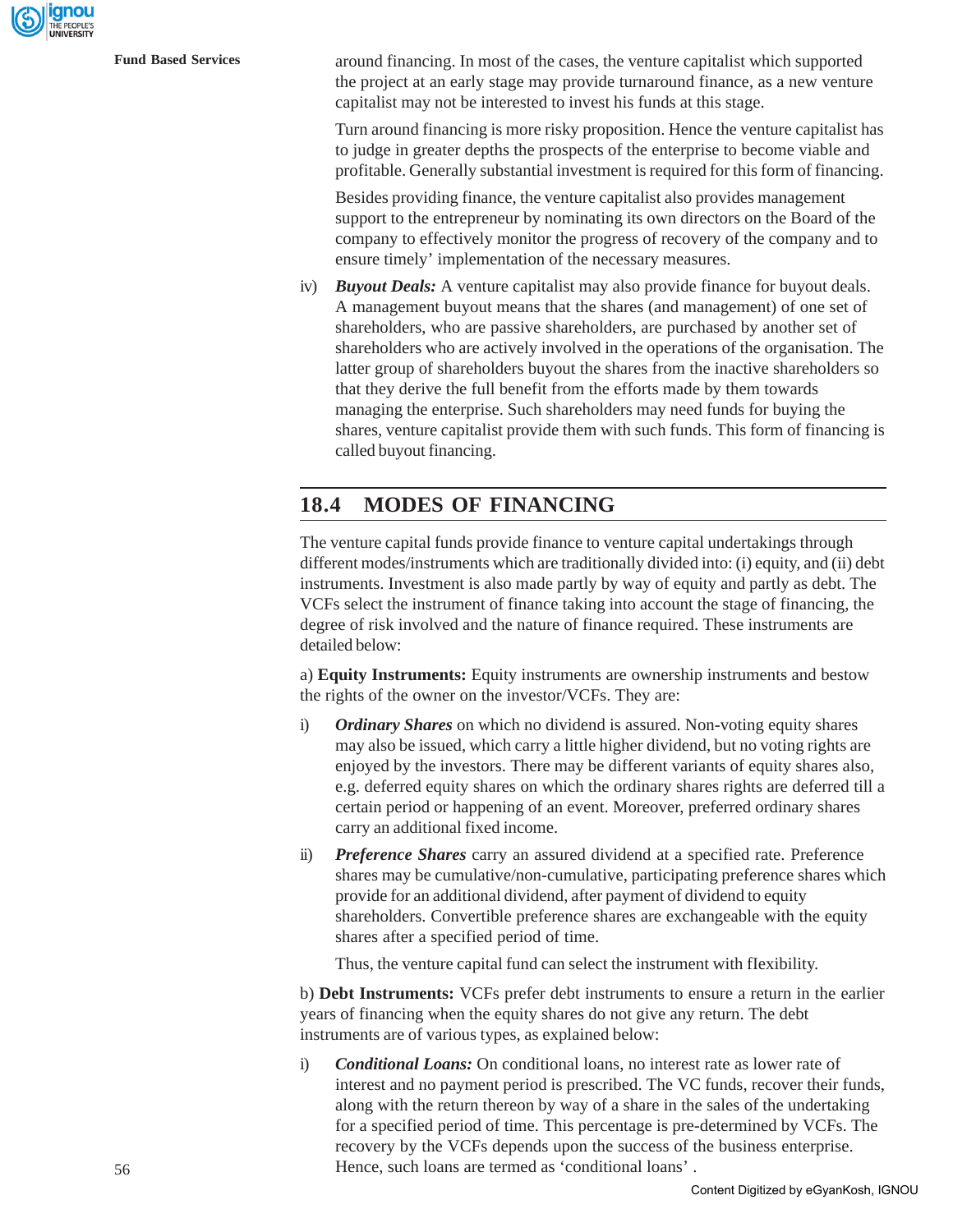

- ii) **Convertible Loans:** Sometimes loans are provided with the stipulation that they **Venture Capital** may be converted into equity at a later stage at the option of the lender or as agreed upon between the two parties.
- iii) *Conventional Loans:* These loans are the usual term loans carrying a specified rate of interest and are repayable in instalments over a number of years.

# **18.5 EXIT ROUTES**

The venture capital company/fund after financing a venture capital undertaking nurtures it to make it a successful proposition, but it does not intent to retain its investment therein forever. As the venture capital undertaking starts its commercial operations and reaches the profit-earning stage, the venture capitalist endeavours to disinvest its investments in the company at the earliest. The primary aim of the venture capitalist happens to realize appreciation in the value of the shares held by him and thereafter to finance another venture capital undertaking. This is called the exit route. There are several alternatives before venture capitalist to exit from an investee company, as stated below:

- i) **Initial Public Offering:** When the shares of the investee company are listed on the stock exchange(s) and are quoted at a premium, the venture capitalist offers his holdings for public sale through public issue.
- ii) **Buy back of Shares by the Promoters:** In terms of the agreement entered into with the investee company, promoters of the company are given the first opportunity to buy back the shares held by the venture capitalist, at the prevailing market price. In case they refuse to do so, other alternatives are resorted to by the venture capitalist.
- iii) **Sale of Enterprise to another Company:** Venture capitalist can recover his investments in the investee company by selling the holdings to outsider who is interested in buying the entire enterprise from the entrepreneur.
- iv) **Sale to New Venture Capitalist:** A venture capitalist can sell his equity holdings in the enterprise to a new venture capital company, who might be interested in buying the ownership portion of the venture capital. Such sale may be distress sale by the venture capitalist to realise the investments and exit from the enterprise. Alternatively, such sale may be for inducting a willing venture capitalist who wishes to take the existing liability in the company to provide second round of funding.
- v) **Self-liquidating Process:** In case of debt financing by the venture capitalist, the process is self-liquidating in nature, as the principal amount, along with interest is realised in instalments over a specified period of time.
- vi) **Liquidation of the Investee Company:** If the investee company does not become profitable and successful and incurs losses, the venture capitalist resorts to recover his investment by negotiation or settlement with the entrepreneur. Failing which the recovery is resorted to by means of winding up of the enterprise through the court.

### **Activity 1**

1) List out the characteristics of Venture Capital.

...................................................................................................................... ...................................................................................................................... ...................................................................................................................... ......................................................................................................................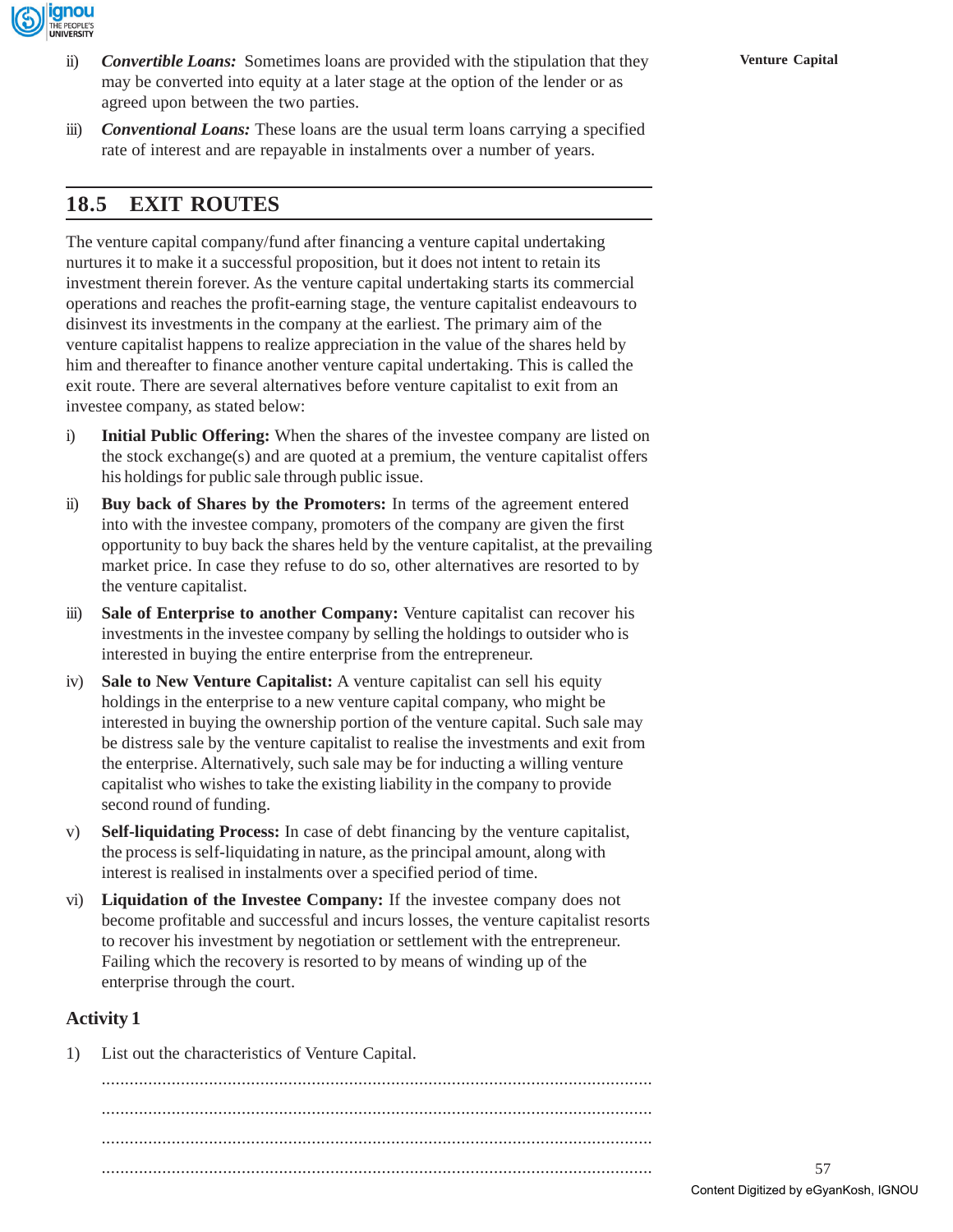anou

**Fund Based Services** 2) List out the various forms of early stage financing.

...................................................................................................................... ...................................................................................................................... ......................................................................................................................

# **18.6 REGULATORY FRAMEWORK**

The venture capital funds and venture capital companies in India were regulated by the Guidelines issued by the Controller of Capital Issues, Government of India, in 1988. In 1995, Securities and Exchange Board of India Act was amended which empowered SEBI to register and regulate the Venture Capital Funds in India. Subsequently, in December, 1996 SEBI issued its regulations in this regard. These regulation replaced the Government Guidelines issued earlier. The SEBI guidelines, as amended in 2000, are as follows:

#### 1) **Definitions**

A Venture Capital Fund has been defined to mean a fund established in the form of a trust or a company including a body corporate and registered with SEBI which –

- i) has a dedicated pool of capital, raised in the specified manner, and
- ii) invests in venture capital undertakings in accordance with these regulations.

A Venture Capital Fund may be set up either as a trust or as a company. The purpose of raising funds should be to invest in Venture Capital Undertakings in the specified manner.

A Venture Capital Undertaking means a domestic company –

- i) whose shares are not listed on a recognised stock exchange in India, and
- ii) which is engaged in the business for providing services, production or manufacture of articles or things and does not include such activities or sectors which have been included in the negative list by the Board.

The negative list of activities includes real estate, non-banking financial services, gold financing, activities not permitted under Government's Industrial Policy and any other activity specified by the Board.

#### 2) **Registration of Venture Capital Funds**

A venture capital fund may be set up either by a company or by a trust. SEBI is empowered to grant a certification of registration to the fund on an application made to it. The applicant company or trust must fulfil the following conditions:

- i) The memorandum of association of the company must specify, as its main objective, the carrying of the activity of a venture capital fund.
- ii) It is prohibited by its memorandum of association and Articles of Association from making an invitation to the public to subscribe to its securities.
- iii) Its director, or principal officer or employee is not involved in any litigation connected with the securities market.
- iv) Its director, principal officer or employee has not been at any time convicted of an offence involving moral turpitude or any economic offence.
- v) The applicant is a fit and proper person.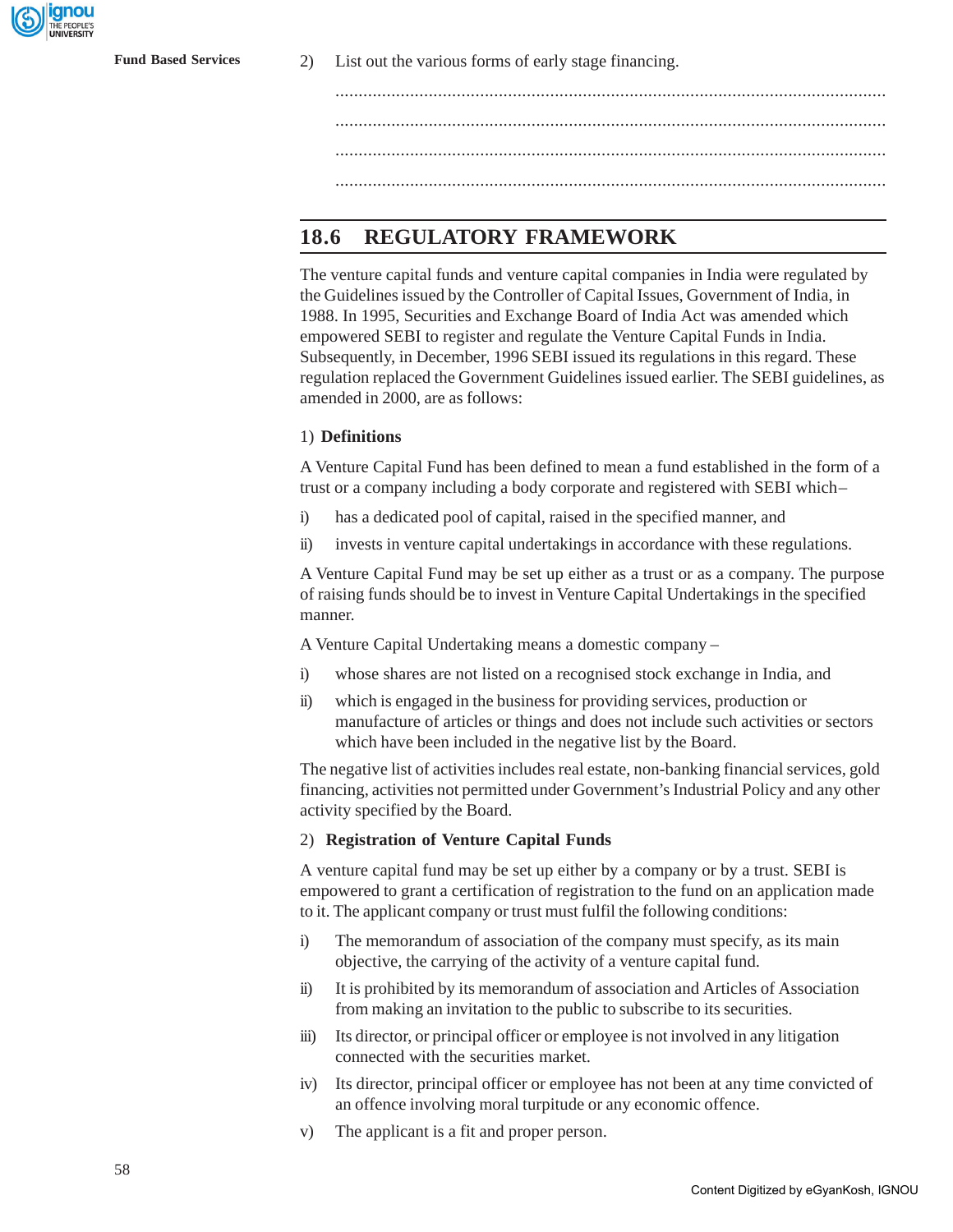

In case an application has been made by a Trust, the instrument of Trust must be in **Venture Capital** the form of a Deed and the same must have been duly registered under the Indian Registration Act, 1908. It must also comply with the above-mentioned conditions  $(ii)$  to  $(v)$ .

On receipt of the Certificate of Registration, it shall be binding on the venture capital fund to abide by the provisions of SEBI Act and these Regulations. Venture Capital Fund shall not carry on any other activity than that of a Venture Capital Fund.

### 3) **Resources for Venture Capital Fund**

A Venture Capital Fund may raise moneys from any investor – India, foreign or non Resident Indian – by way of issue of units, povided the minimum amount accepted from an investor is Rs. 5 lakh. This restriction does not apply to the employees, principal officer or directors of the venture capital fund, or non-Resident Indians or persons or institutions of Indian Origin. It is essential that the venture capital fund shall not issue any document or advertisement inviting offers from the public for subscription to its securities/units.

Moreover, each scheme launched or fund set up by a venture capital fund shall have firm commitment from the investors to contribute at least Rs. 5 crore before the start of its operations.

### 4) **Investment Restrictions**

While making investments, the venture capital fund shall be subject to the following conditions:

- a) A Venture Capital Fund shall disclose the investment strategy at the time of application for registration.
- b) A Venture Capital Fund shall not invest more than 25% of its corpus in one venture capital undertaking.
- c) It shall not invest in the associated companies.
- d) It shall make investment in the venture capital undertakings as follows:
	- i) at least 75% of the investible funds shall be invested in unlisted equity shares or equity-linked instruments (i.e., instruments convertible into equity shares or share warrants, preference shares, debentures compulsorily convertible into equity),
	- ii) not more than 25% of the investible funds may be invested by way of
		- a) subscription to initial public offer of a venture capital undertaking whose shares are proposed to be listed, subject to a lock in period of one year.
		- b) debt or debt instruments of a venture capital undertaking in which the venture capital fund has already made investment by way of equity.

### 5) **Prohibition on Listing**

The securities or units issued by a venture capital fund shall not be entitled to be listed on any recognised stock exchange till the expiry of 3 years from the date of issuance of such securities or units.

#### 6) **Private Placement of Securities/Units**

A venture capital fund may receive moneys for investment in the venture capital undertakings only through private placement of its securities/units. For this purpose the venture capital fund/company shall issue a placement memorandum which shall contain details of the terms subject to which moneys are proposed to be raised. Alternatively, it shall enter into contribution or subscription agreement with the investors, which shall specify the terms and conditions for raising money.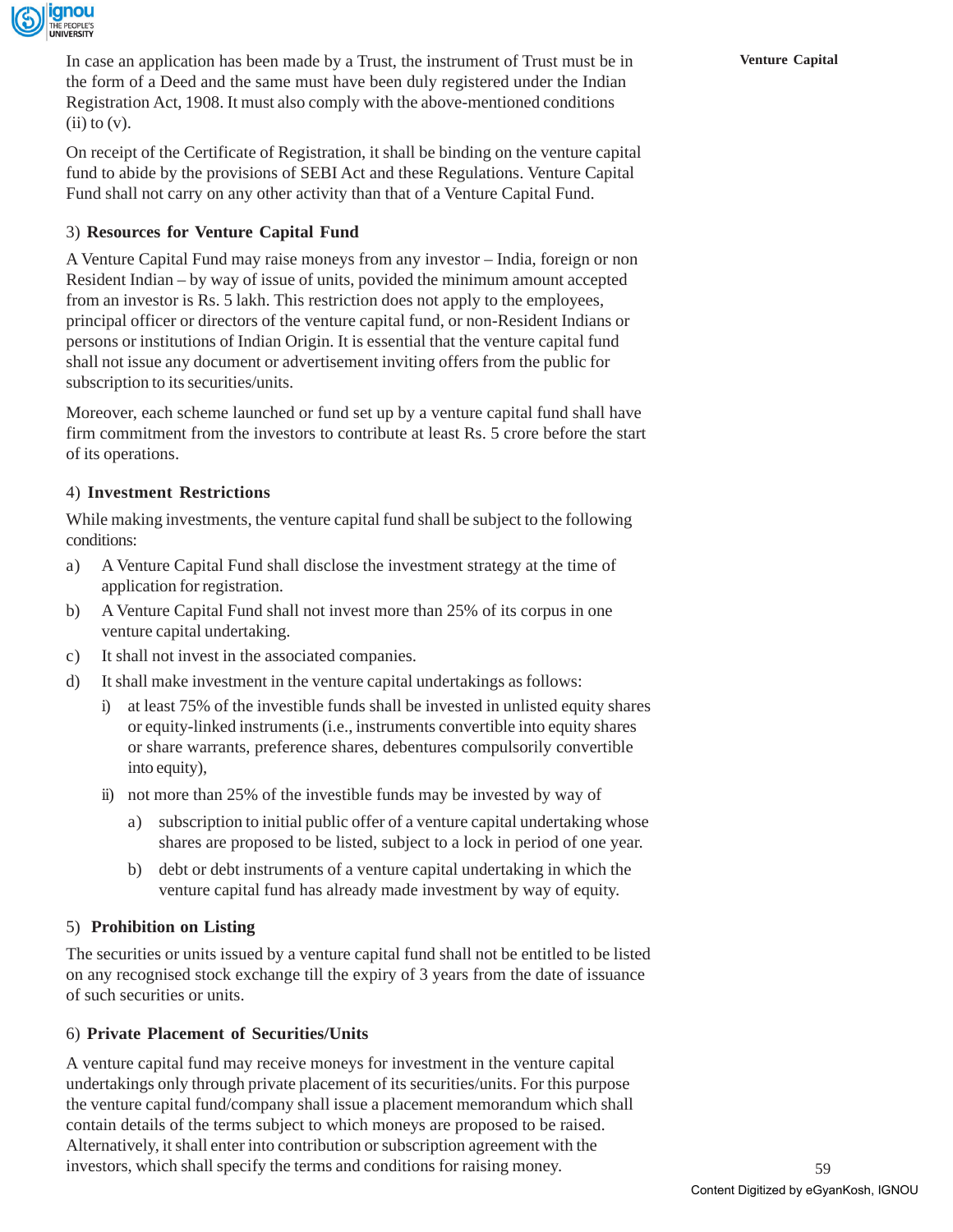

**Fund Based Services** The venture capital fund shall also file with SEBI a copy of the above memorandum/ agreement together with a report on money actually collected from the investors.

#### 7) **Winding up of Venture Capital Fund Scheme**

A Scheme of a Venture Capital Fund set up as a Trust shall be wound up, in any of the following circumstances, namely:

- i) when the period of the scheme, if any is over or
- ii) if the trustees are of the opinion that the winding up shall be in the interest of the investors, or
- iii) 75% of the investors in the scheme pass a resolution for the winding up, or
- iv) SEBI so directs in the interest of investors.

A Venture Capital Company shall be wound up in accordance with the provisions of the Companies Act.

#### 8) **Powers of the Securities and Exchange Board of India**

SEBI has the following powers:

- a) to appoint inspecting/investigating officers to undertake inspection/investigation of the books of accounts, records and documents of Venture Capital Fund.
- b) to suspend the certificate granted to a Venture Capital Fund if it contravenes any provisions of the SEBI Act or these guidelines or fails or defaults in submitting any information as required by SEBI or submits false/misleading information, etc.
- c) to cancel the certificate in the following cases:
	- Venture capital fund is guilty of fraud or has been convicted of an offence involving moral turpitude.
	- ii) Venture capital fund has been guilty of repeated defaults mentioned in (b) above.
	- iii) Venture capital fund contravenes any of the provisions of the Act or the Regulations.

# **18.7 SEBI FOREIGN VENTURE CAPITAL INVESTORS REGULATIONS, 2000**

Investments in Venture Capital Funds or Venture Capital Undertakings in India can also be made by foreign venture capital investors, incorporated outside India. To regulate such investors, SEBI issued the above mentioned Regulations in the year 2000. The salient features of these regulations are as follows:

#### **Registration**

A foreign venture capital investor (FVCI) must be registered with SEBI after fulfilling the following eligibility conditions and on payment of application fee of US \$1000:

- 1) Its track record, professional competence, financial soundness, experience, reputation of fairness and integrity.
- 2) RBI has granted approval of investing in India
- 3) It is an investment company, trust, partnership, pension or mutual or endowment fund, charitable institution or any other entity incorporated outside India.
- 4) It is an asset/investment management company, investment manager or any other investment vehicle incorporated outside India.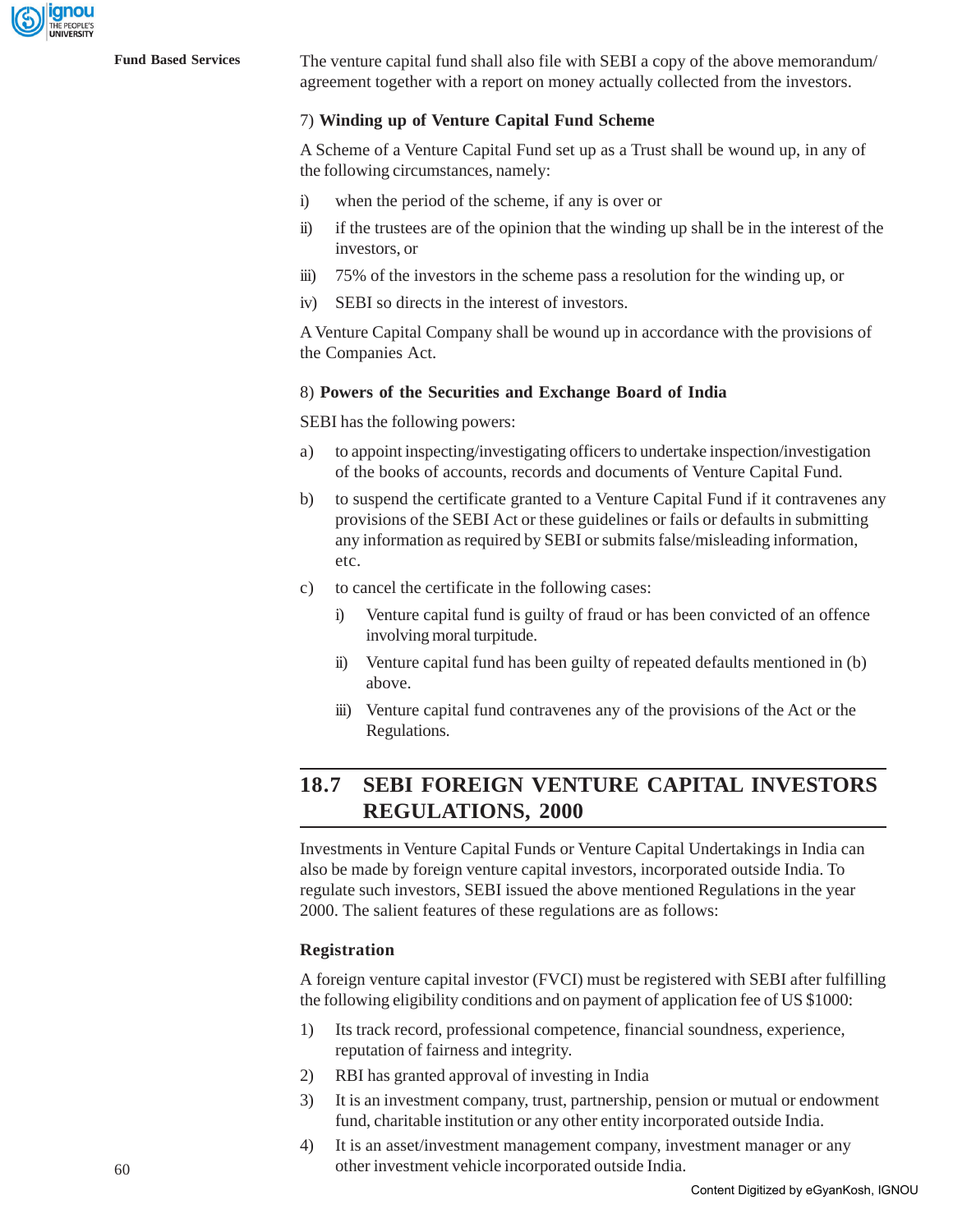

- 5) It is authorised to invest in Venture Capital Fund or to carry on activity as **Venture Capital** Venture Capital Fund.
- 6) It is regulated by an appropriate foreign regulatory authority or is an income tax payer. Otherwise, it submits a certificate from its bankers about its promoters' track record.
- 7) It is a fit and proper person.

SEBI will grant the Certificate of Registration on receipt of the registration fee of US \$10,000 on the following conditions:

- a) it would appoint a domestic custodian for the custody of securities.
- b) to enter into an agreement with any bank to act as its banker for operating a special non-resident rupee/foreign currency account.

### **Investment Criteria**

FVCls must disclose their investment strategy to SEBI. They are permitted to invest their total funds committed in one venture capital funds, but for investing in venture capital undertakings they have to follow the norms as prescribed by SEBI domestic VCFs.

### **Powers of SEBI**

SEBI has the following powers as regards FVCls:

- i) Power to conduct inspection/investigation in respect of conduct and affairs of FVCls.
- ii) Power to issue directions in the interest of the capital market and investors.
- iii) Power to suspend or cancel registration.
- iv) Power to call for any information.

# **18.8 TAX EXEMPTIONS**

Clause 23F was inserted in Section 10 of the Income Tax Act in the year 1995 to exempt income by way of dividends or long term capital gains of a venture capital fund/company, derived from investments in equity shares of venture capital undertakings, subject to fulfilment of certain conditions.

Since the financial year 2000-01 under clause 23FB the entire income of venture capital funds has been granted exemption from taxation as these incomes merely pass through the dividends to investors. Hence, from the assessment year 2001-02 any income of venture capital fund/company has been exempted. Such exemption' continues even after the shares of venture capital undertaking are listed on a rccognised stock exchange. Income distributed by the venture capital funds will be taxed in the hands of the investors at rates applicable to them.

Services sector has also been included under the venture capital functions.

# **18.9 VENTURE CAPITAL FUNDS IN INDIA**

Venture capital funds are comparatively of recent origin in India. As new technological developments and growth of entrepreneurship have started in India during the last two/three decades, a number of venture capital funds have been set up in India. These funds have been promoted by institutions at the national and state levels, banks and private sector individuals, as shown in the following chart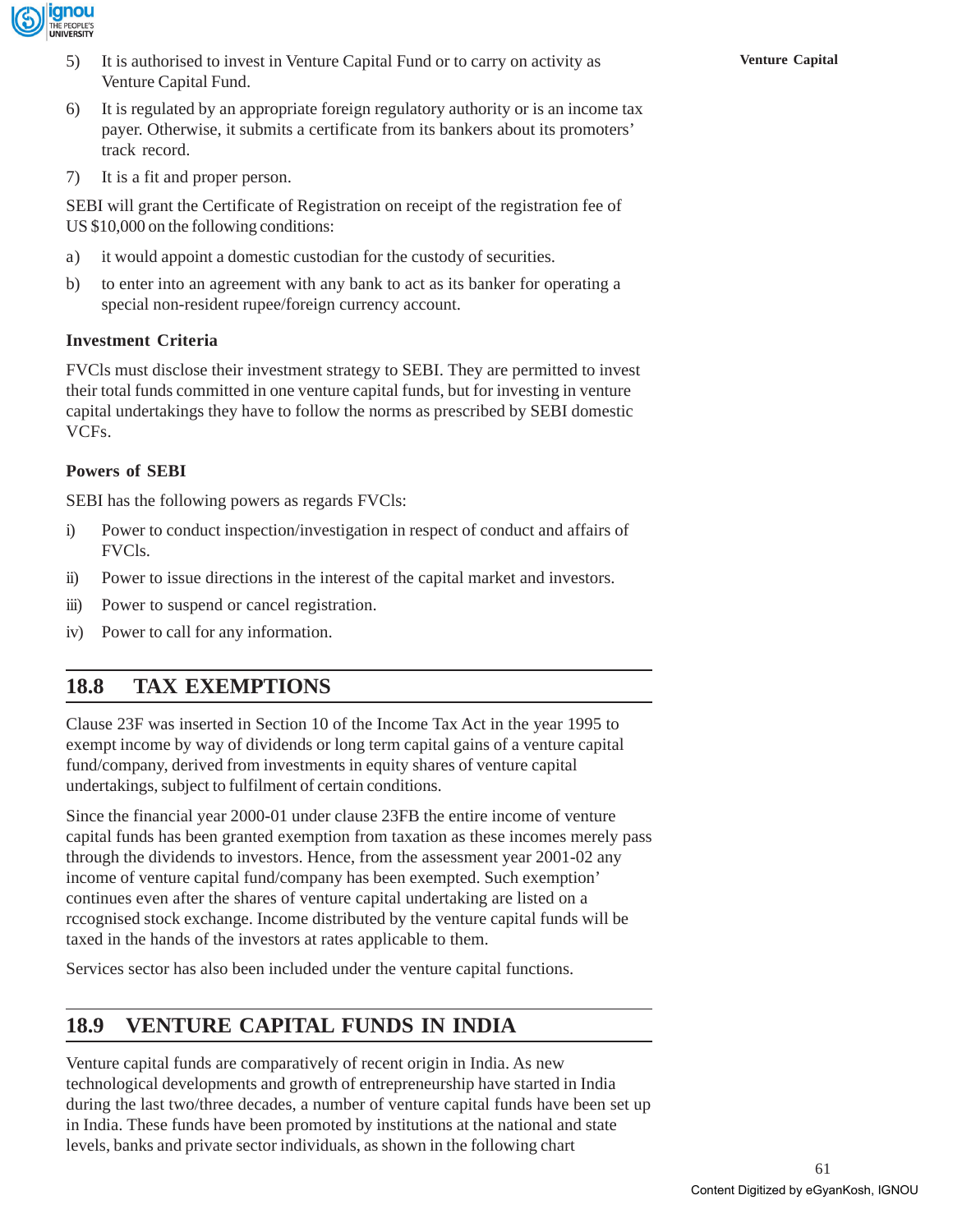



In 2003 there were 43 domestic venture capital funds and 6 foreign capital funds registered with SEBI.

Amongst the Commercial Banks, ANZ Grindlays Bank set up the first private sector venture capital fund, namely; India Investment Fund with an initial capital of Rs. 10 crore subscribed by Non-Resident Indians. Amongst the Indian banks, the subsidiaries of State Bank of India and Canara Bank have floated venture capital funds.

**Gujarat Venture Capital Finance Ltd.,** set up by Gujarat Industrial and Investment Corporation Ltd. in association with the World Bank, is a pioneer venture capital firm in India. Its investors include the World Bank, Gujarat Industrial and Investment Corporation, Industrial Development Bank of India, CDC (UK) SIDBI and other private and public sector organisations. Currently, it is managing four funds.

**IL&FS Vcnture Corporation Ltd.** is a fund management company. It is a subsidiary of Infrastructure Leasing and Financial Services Ltd. set up jointly with Bank of India and multilateral development agencies. It was earlier known as Credit Capital Venture Fund (India) Ltd. At present the company is managing 7 domestic venture capital funds.

**IFB Venture Capital Finance Ltd:** This company has been promoted by IFB Industries Ltd. jointly with IDBI and ICICI.

**IFCI Venture Capital Funds Ltd. (IVCF):** In 1975, the IFCI Ltd. established 'Risk Capital Foundation' as a society to provide risk capital assistance in the form of soft loans to professionals and technocrats setting up their own industrial ventures. In 1988, this society was converted into a company named Risk Capital and Technology Finance Corporation Ltd. primarily to provide direct equity to the companies (instead of providing soft loans to promoters). It introduced Technology Finance and Development Scheme in 1988 to provide finance for improvement of technology. Subsequently, it took up the management of a venture fund to provide finance for innovative projects. The earlier two schemes were discontinued and its entire focus was laid on management of venture capital. The company is now known as IFCI Venture Capital Funds Ltd.

#### **Venture Capital Fund of IDBI**

lDBI has constituted a Venture Capital Fund with the objective to encourage commercial application of indigenous technologies or adoption of imported technologies, development of innovative products and services, holding substantial potential for growth and bankable ventures involving higher risk including those in the Information Technology sector.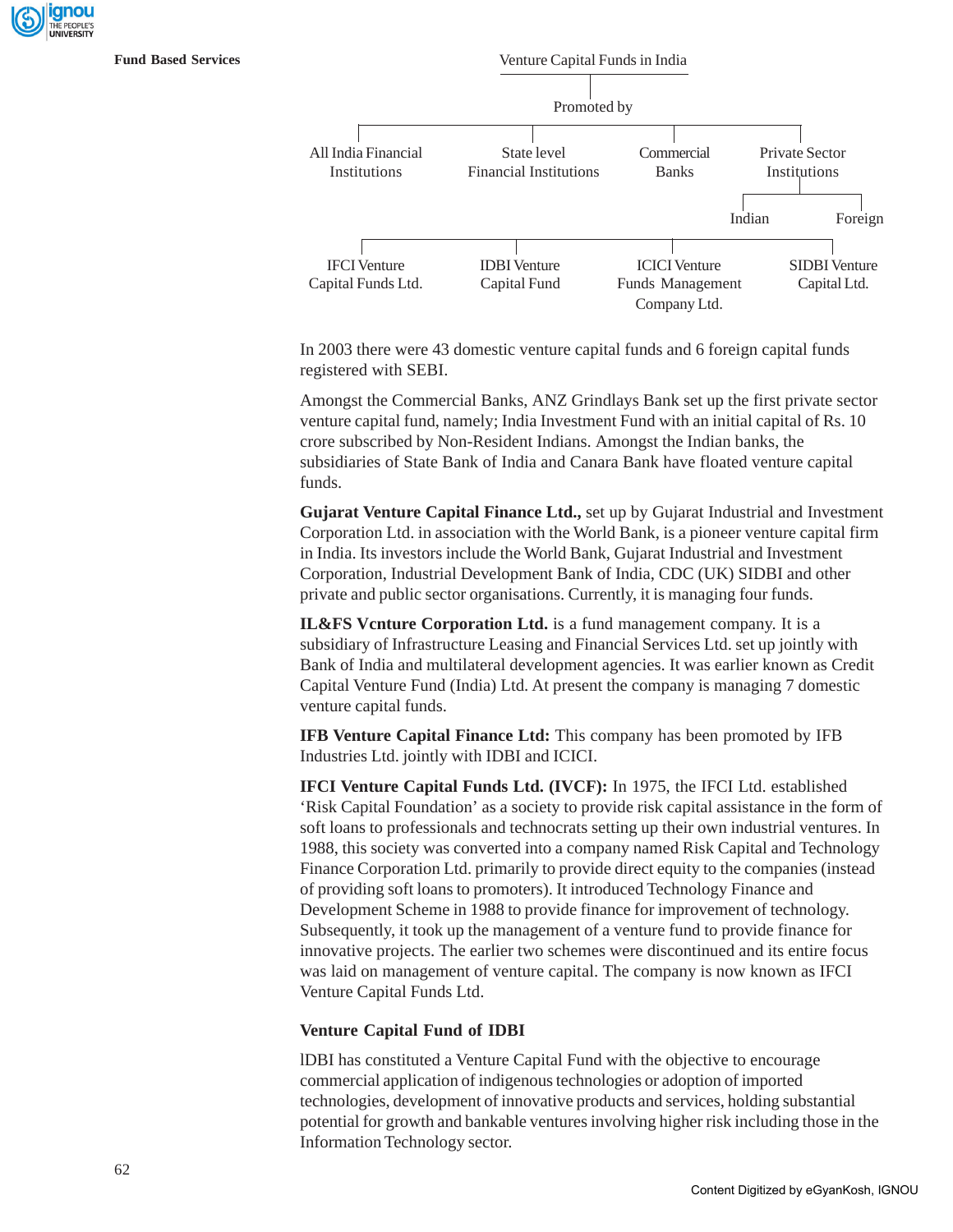

All industrial concerns are eligible under the scheme. The main criteria for granting **Venture Capital** assistance is high growth prospects, potential for capital appreciation and clear-cut exit route within 3 to 5 years. IDBI excludes mature industries, commodity-type products and highly competitive sectors.

Assistance is provided in the form of equity, term loans and convertible debt with ceiling of 80% of the project cost. lDBI's exposure is restricted to Rs. 20 crore in each venture, though there is no upper limit on the cost of the venture. Promoter's contribution should be 20% of the cost of the project. Repayment period may be upto 5 years after initial moratorium of one to one and a half year IDBI charges up-front fee @1.05% of term loan and a front-end fee @2.6% on direct subscription to equity.

IDBI secures its assistance by first mortgage/charge on the fixed assets and by personal guarantees from promoters or by way of pledge of shares by promoters.

The venture capital fund of lDBI stood at Rs. 179 crore as on March 31, 2003.

### **ICICI Venture Funds Management Company Ltd.**

This company is a wholly owned subsidiary of ICICI Bank Ltd. It provides assistance to small and medium industries promoted by technocrat entrepreneurs in the form of: (i) project loans, (ii) direct subscription to equity, and (iii) conditional loans.

The company provides venture capital assistance to a wide spectrum of industrial sectors. It extends assistance primarily through the venture funds and Private Equity Funds managed/advised by it. As on March 31, 2001 the company managed/advised eleven funds with an aggregate corpus of Rs. 9.06 billion with an investment focus both in Indian and global companies.

As the manager of these funds, the company is entitled to annual management fee and a performance fee which depends on the payouts to the fund investors. The accounts of these funds are maintained separately and do not form part of the company's accounts. In respect of private equity funds advised by the company it is entitled to an advisory fee. All fees are recognised as revenue of the company on accrual basis. Venture funding does not form part ofthe company's business on its own account, but out ofthe funds managed by it.

This company retains its position as the most significant institution in the Indian Private Equity Industry. It was one of the earliest to recognise the value of investing in knowledge based sectors like information technology and bio-technology. As at the end of March 2004 its paid up Capital was Rs. 31.3 million, Reserves Rs. 381 million and total assets Rs. 530.8 million and total liabilities Rs. 118.5 million.

### **SIDBI Venture Capital Limited**

SIDBI Venture Capital Ltd. is a subsidiary of Small Industries Development Bank of India (SIDBI), which was established to carryout the business of setting up and managing venture capital funds in the small scale sector. This company has been acting as the Investment Manager to National Venture Fund for Software and Information Technology Industry (NFSIT). SIDBI Trustee Company Ltd., another subsidiary of SIDBI acts as Trustee company for the Fund.

NFSIT is a 10 year close-ended venture capital fund with a committed corpus of Rs. 100 crore. This fund has been contributed by SIDBI, lDBI and Ministry of Communications and Information Technology, Government of India. Investments by the Fund include Info-tech sector, software industry and related businesses, such as networking, multimedia, data communication, value-added telecommunication services and/or any other related sectors.